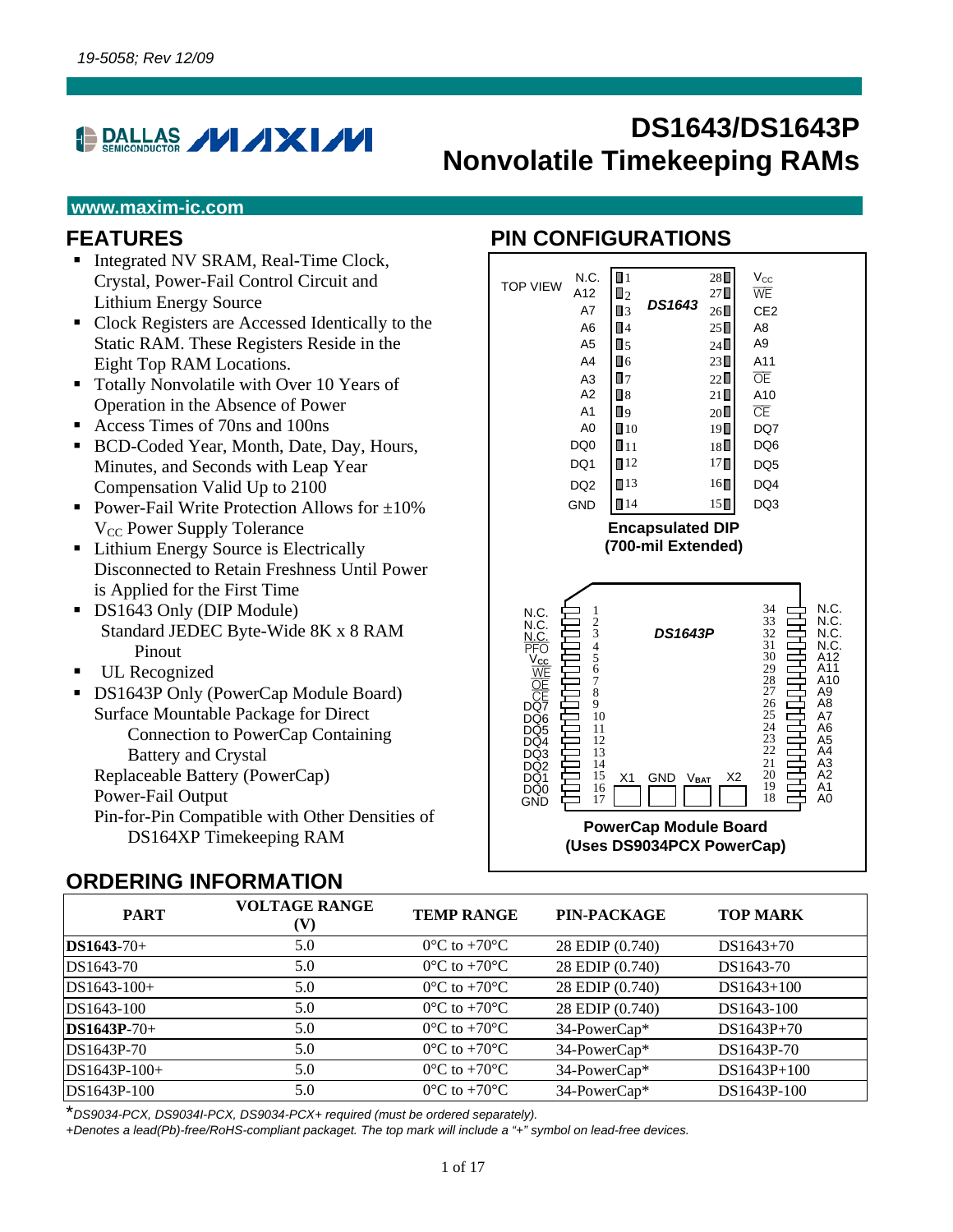#### **PIN DESCRIPTION**

| PIN            |                       | <b>NAME</b>             | <b>FUNCTION</b>                                                                                       |
|----------------|-----------------------|-------------------------|-------------------------------------------------------------------------------------------------------|
| <b>PDIP</b>    | PowerCap              |                         |                                                                                                       |
| $\mathbf{1}$   | 1, 2, 3,<br>$31 - 34$ | N.C.                    | No Connection                                                                                         |
| $\overline{2}$ | 30                    | A12                     |                                                                                                       |
| 3              | 25                    | A7                      |                                                                                                       |
| $\overline{4}$ | 24                    | A <sub>6</sub>          |                                                                                                       |
| 5              | 23                    | A <sub>5</sub>          |                                                                                                       |
| 6              | 22                    | A4                      |                                                                                                       |
| $\overline{7}$ | 21                    | A3                      |                                                                                                       |
| 8              | 20                    | A2                      | <b>Address Inputs</b>                                                                                 |
| 9              | 19                    | A1                      |                                                                                                       |
| 10             | 18                    | A <sub>0</sub>          |                                                                                                       |
| 21             | 28                    | A10                     |                                                                                                       |
| 23             | 29                    | A11                     |                                                                                                       |
| 24             | 27                    | A <sub>9</sub>          |                                                                                                       |
| 25             | 26                    | A8                      |                                                                                                       |
| 11             | 16                    | DQ0                     |                                                                                                       |
| 12             | 15                    | DQ1                     |                                                                                                       |
| 13             | 14                    | DQ <sub>2</sub>         |                                                                                                       |
| 15             | 13                    | DQ3                     | Data Input/Output                                                                                     |
| 16             | 12                    | DQ4                     |                                                                                                       |
| 17             | 11                    | DQ5                     |                                                                                                       |
| 18             | 10                    | DQ6                     |                                                                                                       |
| 19             | 9                     | DQ7                     |                                                                                                       |
| 20             | $\overline{8}$        | $\overline{\text{CE}}$  | Active-Low Chip-Enable Input                                                                          |
| 22             | $\overline{7}$        | $\overline{OE}$         | <b>Active-Low Output-Enable Input</b>                                                                 |
| 26             |                       | CE <sub>2</sub>         | Chip-Enable 2 Input (Active High)                                                                     |
| 27             | 6                     | $\overline{\text{WE}}$  | Active-Low Write-Enable Input                                                                         |
| 28             | 5                     | $V_{CC}$                | Power-Supply Input                                                                                    |
|                | $\overline{4}$        | $\overline{\text{PFO}}$ | Active-Low Power-Fail Output. This open-drain pin requires a<br>pullup resistor for proper operation. |
| 14             | 17                    | <b>GND</b>              | Ground                                                                                                |
|                |                       | X1, X2,<br>$V_{BAI}$    | <b>Crystal Connection, Battery Connection</b>                                                         |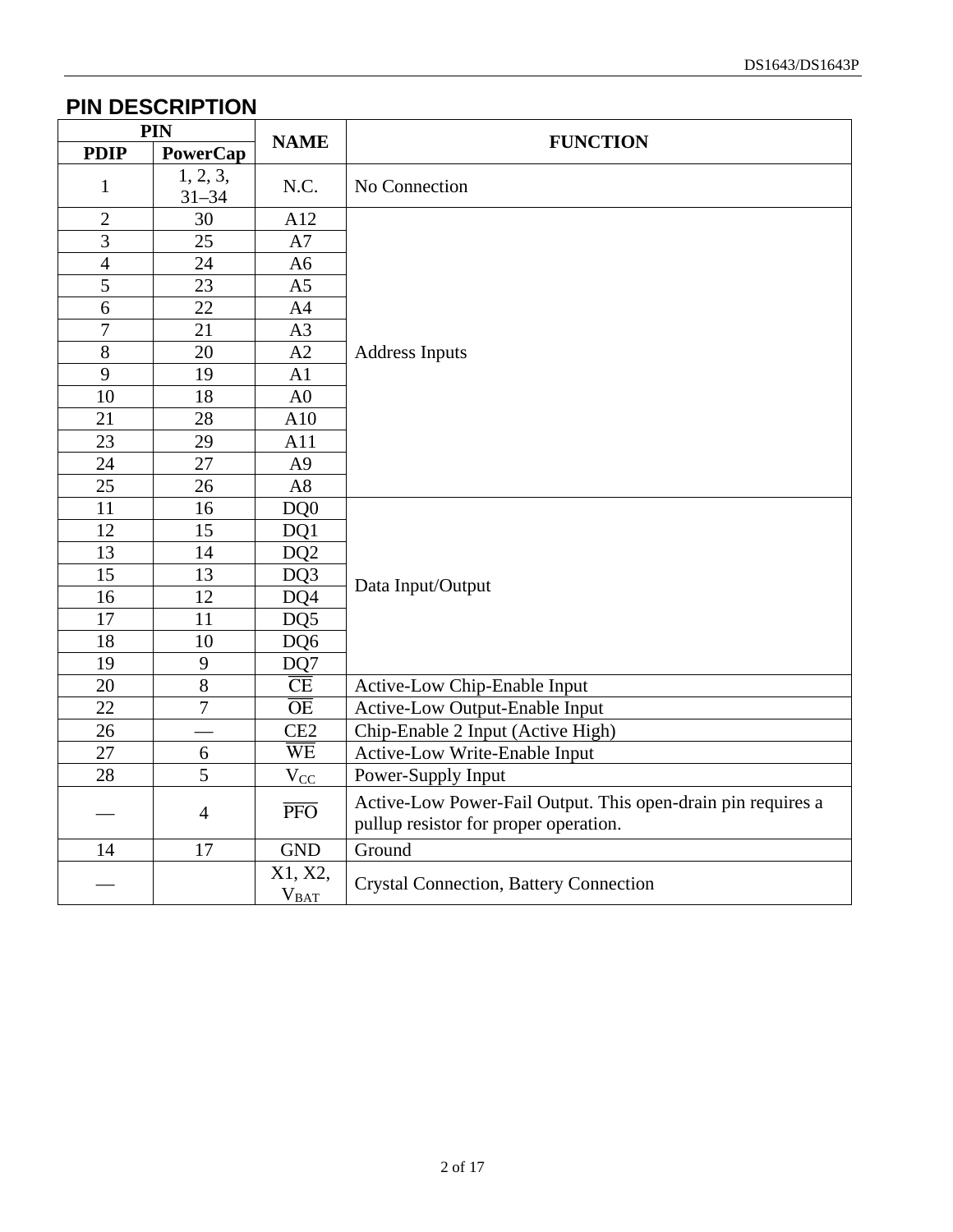#### **DESCRIPTION**

The DS1643 is an 8K x 8 nonvolatile static RAM with a full function Real Time Clock (RTC) that are both accessible in a byte-wide format. The nonvolatile timekeeping RAM is functionally equivalent to any JEDEC standard 8K x 8 SRAM. The device can also be easily substituted in ROM, EPROM and EEPROM sockets providing read/write nonvolatility and the addition of the real time clock function. The real time clock information resides in the eight uppermost RAM locations. The RTC registers contain year, month, date, day, hours, minutes, and seconds data in 24-hour BCD format. Corrections for the day of the month and leap year are made automatically. The RTC clock registers are double-buffered to avoid access of incorrect data that can occur during clock update cycles. The double-buffered system also prevents time loss as the timekeeping countdown continues unabated by access to time register data. The DS1643 also contains its own power-fail circuitry, which deselects the device when the  $V_{CC}$  supply is in an out of tolerance condition. This feature prevents loss of data from unpredictable system operation brought on by low  $V_{CC}$  as errant access and update cycles are avoided.

#### **PACKAGES**

The DS1643 is available in two packages: 28-pin DIP module and 34-pin PowerCap module. The 28-pin DIP style module integrates the crystal, lithium energy source, and silicon all in one package. The 34-pin PowerCap Module Board is designed with contacts for connection to a separate PowerCap (DS9034PCX) that contains the crystal and battery. This design allows the PowerCap to be mounted on top of the DS1643P after the completion of the surface mount process. Mounting the PowerCap after the surface mount process prevents damage to the crystal and battery due to high temperatures required for solder reflow. The PowerCap is keyed to prevent reverse insertion. The PowerCap Module Board and PowerCap are ordered separately and shipped in separate containers. The part number for the PowerCap is DS9034PCX.

#### **CLOCK OPERATIONS—READING THE CLOCK**

While the double-buffered register structure reduces the chance of reading incorrect data, internal updates to the DS1643 clock registers should be halted before clock data is read to prevent reading of data in transition. However, halting the internal clock register updating process does not affect clock accuracy. Updating is halted when a one is written into the read bit, the seventh most significant bit in the control register. As long as a 1 remains in that position, updating is halted. After a halt is issued, the registers reflect the count, that is day, date, and time that was current at the moment the halt command was issued. However, the internal clock registers of the double-buffered system continue to update so that the clock accuracy is not affected by the access of data. All of the DS1643 registers are updated simultaneously after the clock status is reset. Updating is within a second after the read bit is written to 0.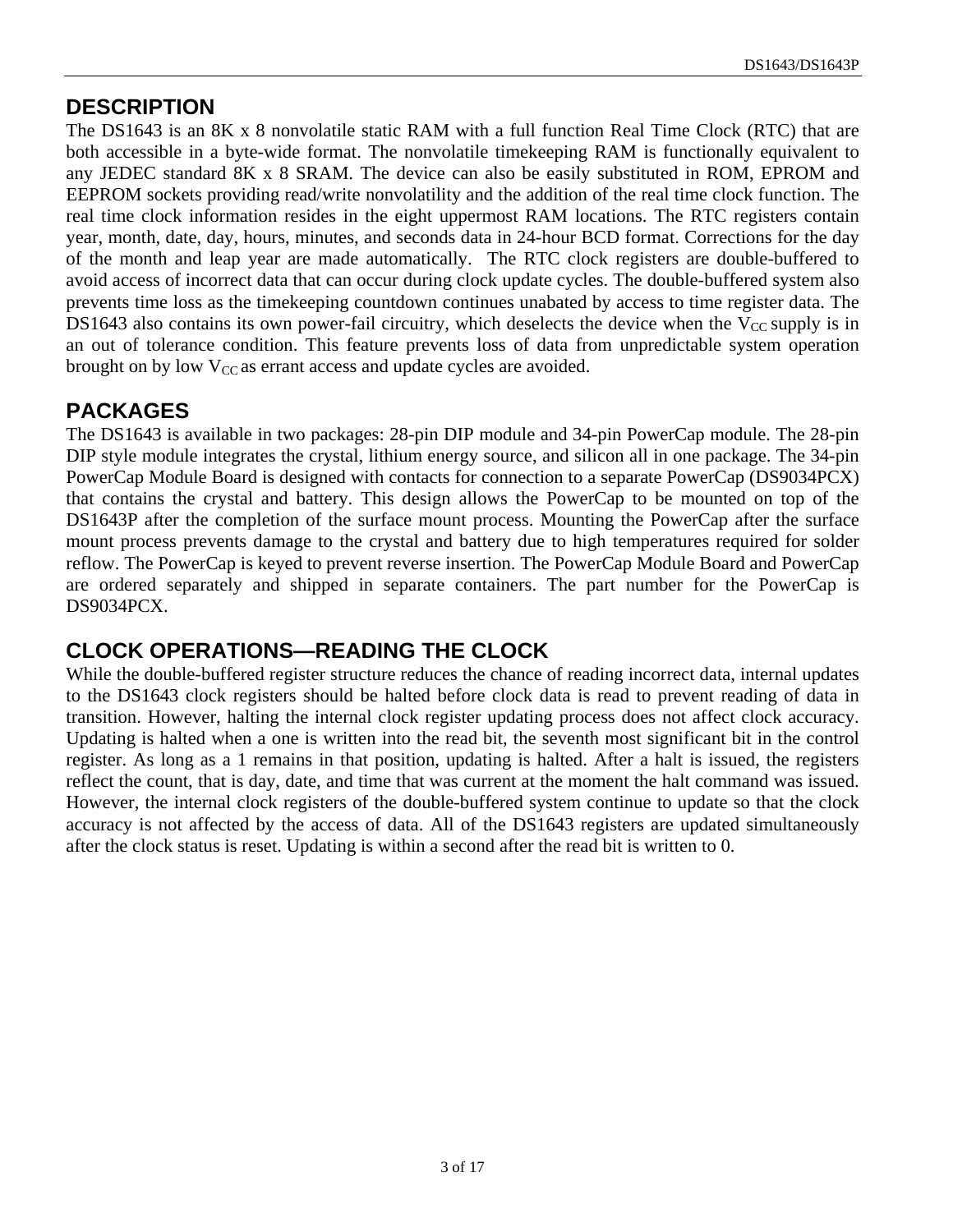#### **Figure 1. Block Diagram**



#### **Table 1. Truth Table**

| $\mathbf{V_{CC}}$    | <b>CE</b>    | CE2          | OE       | WE           | <b>MODE</b> | DQ       | <b>POWER</b>        |
|----------------------|--------------|--------------|----------|--------------|-------------|----------|---------------------|
|                      | $\rm V_{IH}$ | X            | X        | X            | Deselect    | High $Z$ | Standby             |
|                      | X            | $V_{IL}$     | X        | X            | Deselect    |          | Standby             |
| $5V \pm 10\%$        | $V_{IL}$     | $V_{IH}$     | X        | $V_{IL}$     | Write       | Data In  | Active              |
|                      | $V_{IL}$     | $\rm V_{IH}$ | $V_{IL}$ | $\rm V_{IH}$ | Read        | Data Out | Active              |
|                      | $V_{IL}$     | $\rm V_{IH}$ | $V_{IH}$ | $\rm V_{IH}$ | Read        | High-Z   | Active              |
| <4.5V><br>$V_{BAT}$  | X            | X            | X        | X            | Deselect    | High-Z   | <b>CMOS</b> Standby |
| $<$ V <sub>BAT</sub> | X            | X            | X        | X            | Deselect    | High-Z   | Data Retention Mode |

#### **SETTING THE CLOCK**

The 8-bit of the control register is the write bit. Setting the write bit to a 1, like the read bit, halts updates to the DS1643 registers. The user can then load them with the correct day, date and time data in 24 hour BCD format. Resetting the write bit to a 0 then transfers those values to the actual clock counters and allows normal operation to resume.

#### **STOPPING AND STARTING THE CLOCK OSCILLATOR**

The clock oscillator may be stopped at any time. To increase the shelf life, the oscillator can be turned off to minimize current drain from the battery. The OSC bit is the MSB for the seconds registers. Setting it to a 1 stops the oscillator.

#### **FREQUENCY TEST BIT**

Bit 6 of the day byte is the frequency test bit. When the frequency test bit is set to logic 1 and the oscillator is running, the LSB of the seconds register will toggle at 512Hz. When the seconds register is being read, the DQ0 line will toggle at the 512Hz frequency as long as conditions for access remain valid (i.e., CE low, OE low, CE2 high, and address for seconds register remain valid and stable).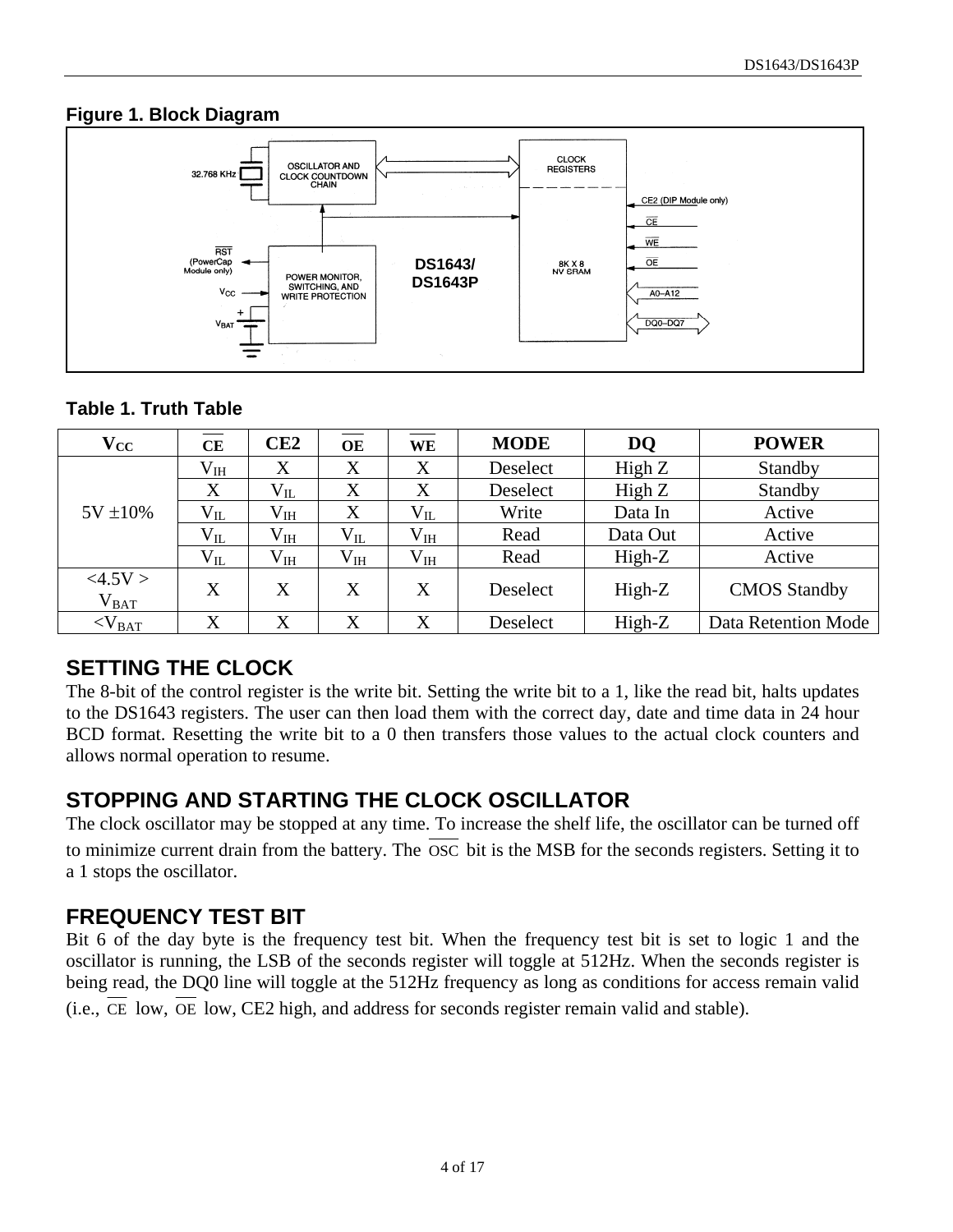### **CLOCK ACCURACY (DIP MODULE)**

The DS1643 is guaranteed to keep time accuracy to within  $\pm 1$  minute per month at 25 °C.

### **CLOCK ACCURACY (POWERCAP MODULE)**

The DS1643P and DS9034PCX are each individually tested for accuracy. Once mounted together, the module is guaranteed to keep time accuracy to within  $\pm 1.53$  minutes per month (35ppm) at 25 °C.

| <b>ADDRESS</b>   |                |       |       |       | <b>FUNCTION</b> | <b>RANGE</b> |       |                |         |           |
|------------------|----------------|-------|-------|-------|-----------------|--------------|-------|----------------|---------|-----------|
|                  | B <sub>7</sub> | $B_6$ | $B_5$ | $B_4$ | $B_3$           | $B_2$        | $B_1$ | $\mathbf{B}_0$ |         |           |
| 1FFF             |                |       |       |       |                 |              |       |                | Year    | $00-99$   |
| 1FFE             | X              | X     | X     |       |                 |              |       |                | Month   | $01-12$   |
| 1FFD             | X              | X     |       |       |                 |              |       |                | Date    | $01 - 31$ |
| 1FFC             | X              | Ft    | X     | X     | X               |              |       |                | Day     | $01-07$   |
| 1FFB             | X              | X     |       |       |                 |              |       |                | Hour    | $00-23$   |
| 1FFA             | X              |       |       |       |                 |              |       |                | Minutes | $00-59$   |
| 1FF9             | <b>OSC</b>     |       |       |       |                 |              |       |                | Seconds | $00 - 59$ |
| 1FF <sub>8</sub> | W              | R     | X     | X     | X               | X            | X     | X              | Control | A         |
|                  |                |       |       |       |                 |              |       |                |         |           |

**Table 2. Register Map—Bank1**

 $\overline{OSC}$  = STOP BIT  $R$  = READ BIT FT = FREQUENCY TEST  $W = W$ RITE BIT  $X = U$ NUSED

*Note: All indicated "X" bits are not used but must be set to "0" for proper clock operation.* 

## **RETRIEVING DATA FROM RAM OR CLOCK**

The DS1643 is in the read mode whenever WE (write enable) is high and CE (chip enable) is low. The device architecture allows ripple-through access to any of the address locations in the NV SRAM. Valid data will be available at the DQ pins within  $t_{AA}$  after the last address input is stable, providing that the CE and OE access times and states are satisfied. If CE or OE access times are not met, valid data will be available at the latter of chip enable access ( $t_{CEA}$ ) or at output enable access time ( $t_{OEA}$ ). The state of the data input/output pins (DQ) is controlled by  $\overline{CE}$  and  $\overline{OE}$ . If the outputs are activated before t<sub>AA</sub>, the data lines are driven to an intermediate state until  $t_{AA}$ . If the address inputs are changed while CE and OE remain valid, output data will remain valid for output data hold time  $(t<sub>OH</sub>)$  but will then go indeterminate until the next address access.

### **WRITING DATA TO RAM OR CLOCK**

The DS1643 is in the write mode whenever WE and CE are in their active state. The start of a write is referenced to the latter occurring transition of WE or CE . The addresses must be held valid throughout the cycle. CE or WE must return inactive for a minimum of t<sub>WR</sub> prior to the initiation of another read or write cycle. Data in must be valid t<sub>DS</sub> prior to the end of write and remain valid for t<sub>DH</sub> afterward. In a typical application, the OE signal will be high during a write cycle. However, OE can be active provided that care is taken with the data bus to avoid bus contention. If OE is low prior to WE transitioning low the data bus can become active with read data defined by the address inputs. A low transition on WE will then disable the outputs t<sub>WEZ</sub> after WE goes active.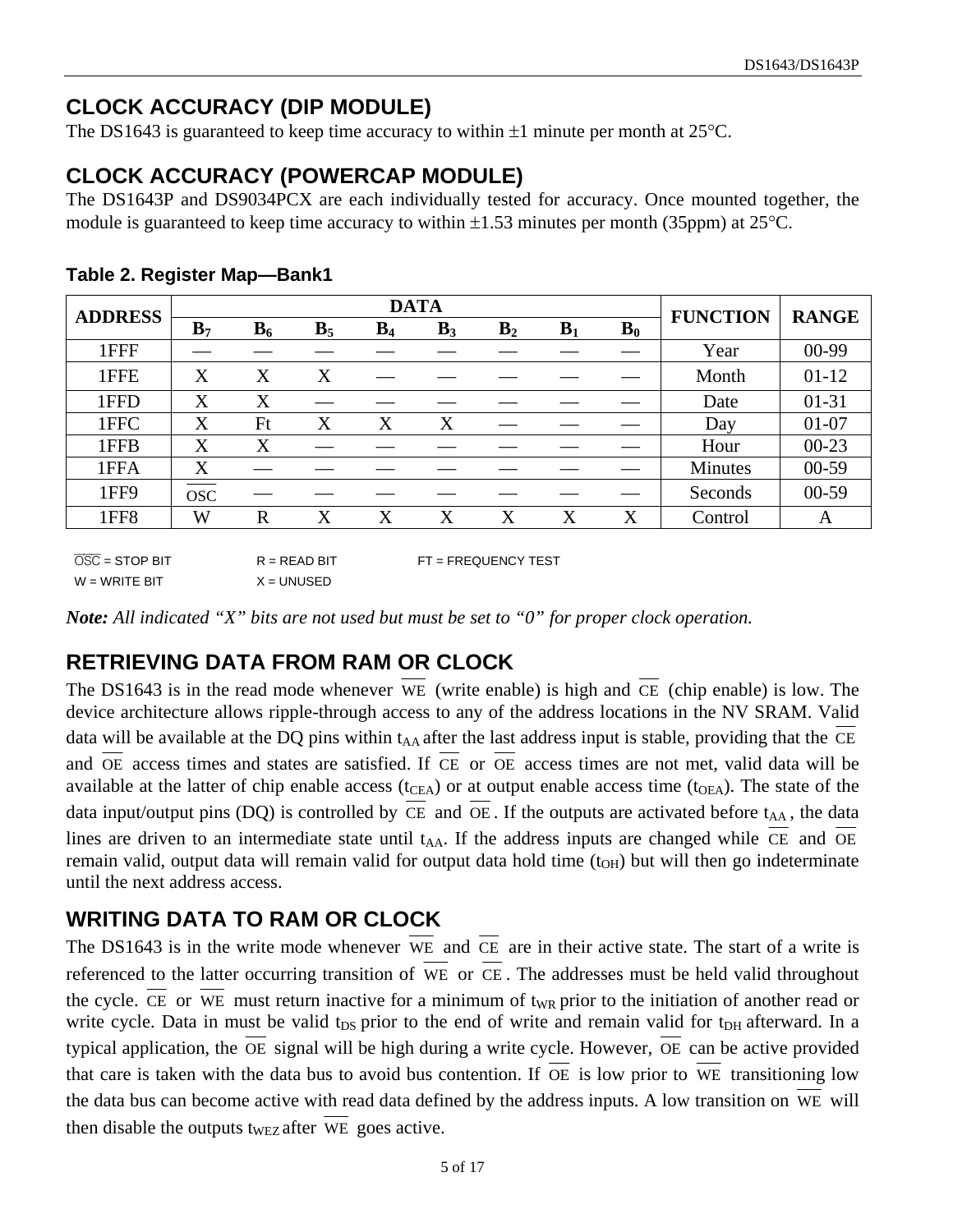#### **DATA RETENTION MODE**

When  $V_{CC}$  is within nominal limits ( $V_{CC} > 4.5V$ ) the DS1643 can be accessed as described above with read or write cycles. However, when  $V_{CC}$  is below the power-fail point  $V_{PF}$  (point at which write protection occurs) the internal clock registers and RAM are blocked from access. This is accomplished internally by inhibiting access via the CE signal. At this time the power-on reset output signal ( RST ) will be driven active low and will remain active until  $V_{CC}$  returns to nominal levels. When  $V_{CC}$  falls below the level of the internal battery supply, power input is switched from the  $V_{CC}$  pin to the internal battery and clock activity, RAM, and clock data are maintained from the battery until  $V_{CC}$  is returned to nominal level. The RST signal is an open drain output and requires a pull up. Except for the RST , all control, data, and address signals must be powered down when  $V_{CC}$  is powered down.

#### **BATTERY LONGEVITY**

The DS1643 has a lithium power source that is designed to provide energy for clock activity, and clock and RAM data retention when the  $V_{CC}$  supply is not present. The capability of this internal power supply is sufficient to power the DS1643 continuously for the life of the equipment in which it is installed. For specification purposes, the life expectancy is 10 years at  $25^{\circ}$ C with the internal clock oscillator running in the absence of  $V_{CC}$  power. Each DS1643 is shipped from Dallas Semiconductor with its lithium energy source disconnected, guaranteeing full energy capacity. When  $V_{CC}$  is first applied at a level greater than  $V_{PF}$ , the lithium energy source is enabled for battery backup operation. Actual life expectancy of the Ds1643 will be much longer than 10 years since no lithium battery energy is consumed when  $V_{CC}$  is present.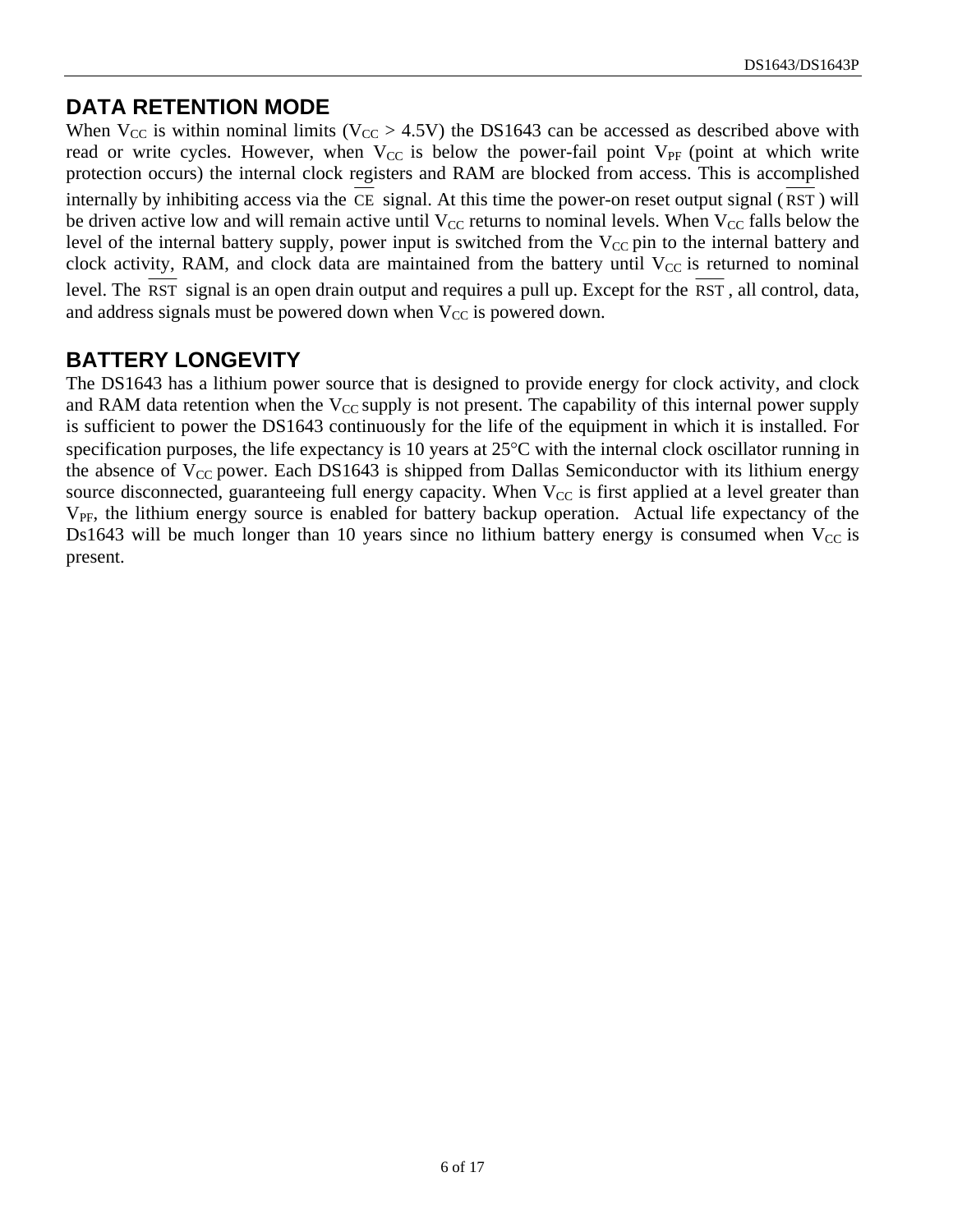### **ABSOLUTE MAXIMUM RATINGS**

*This is a stress rating only and functional operation of the device at these or any other conditions above those indicated in the operation sections of this specification is not implied. Exposure to absolute maximum rating conditions for extended periods of time may affect reliability.* 

### **RECOMMENDED DC OPERATING CONDITIONS**

#### $(T_A = 0$ °C to +70°C)

| <b>PARAMETER</b>           | <b>SYMBOL</b> | <b>MIN</b> | <b>TYP</b> | <b>MAX</b>     | UNITS | <b>NOTES</b> |
|----------------------------|---------------|------------|------------|----------------|-------|--------------|
| <b>Supply Voltage</b>      | $\rm V_{CC}$  | 4.5        | 5.0        | 5.5            |       |              |
| Logic 1 Voltage All Inputs | $\rm V_{IH}$  | 2.2        |            | $V_{CC}$ + 0.3 |       |              |
| Logic 0 Voltage All Inputs | $\rm V_{II}$  | $-0.3$     |            | $+0.8$         |       |              |

### **DC ELECTRICAL CHARACTERISTICS**

 $(V_{CC} = 5.0V \pm 10\%, T_A = 0\degree C$  to +70 $\degree C$ .)

| <b>PARAMETER</b>                           | <b>SYMBOL</b> | <b>MIN</b> | <b>TYP</b>   | <b>MAX</b> | <b>UNITS</b> | <b>NOTES</b> |
|--------------------------------------------|---------------|------------|--------------|------------|--------------|--------------|
| <b>Active Supply Current</b>               | $I_{CC}$      |            | 15           | 50         | mA           | 2, 3         |
| <b>TTL Standby Current</b>                 |               |            | $\mathbf{1}$ | 3          |              | 2, 3         |
| $(CE = V_{IH}, CE2 = V_{IL})$              | $I_{CC1}$     |            |              |            | mA           |              |
| <b>CMOS Standby Current</b>                |               |            | $\mathbf{1}$ | 3          |              | 2, 3         |
| $(CE = V_{CC} - 0.2V_{C}EE2 = GND + 0.2V)$ | $I_{CC2}$     |            |              |            | mA           |              |
| Input Leakage Current (Any Input)          | $I_{IL}$      | $-1$       |              | $+1$       | $\mu A$      |              |
| <b>Output Leakage Current (Any Output)</b> | $I_{OL}$      | $-1$       |              | $+1$       | $\mu A$      |              |
| Output Logic 1 Voltage                     | $V_{OH}$      | 2.4        |              |            |              |              |
| $(I_{OUT} = -1.0 mA)$                      |               |            |              |            |              |              |
| Output Logic 0 Voltage                     | $V_{OL}$      |            |              | 0.4        |              |              |
| $(I_{OUT} = +2.1 mA)$                      |               |            |              |            |              |              |
| <b>Write Protection Voltage</b>            | $V_{PF}$      | 4.25       | 4.37         | 4.50       | $\mathbf V$  |              |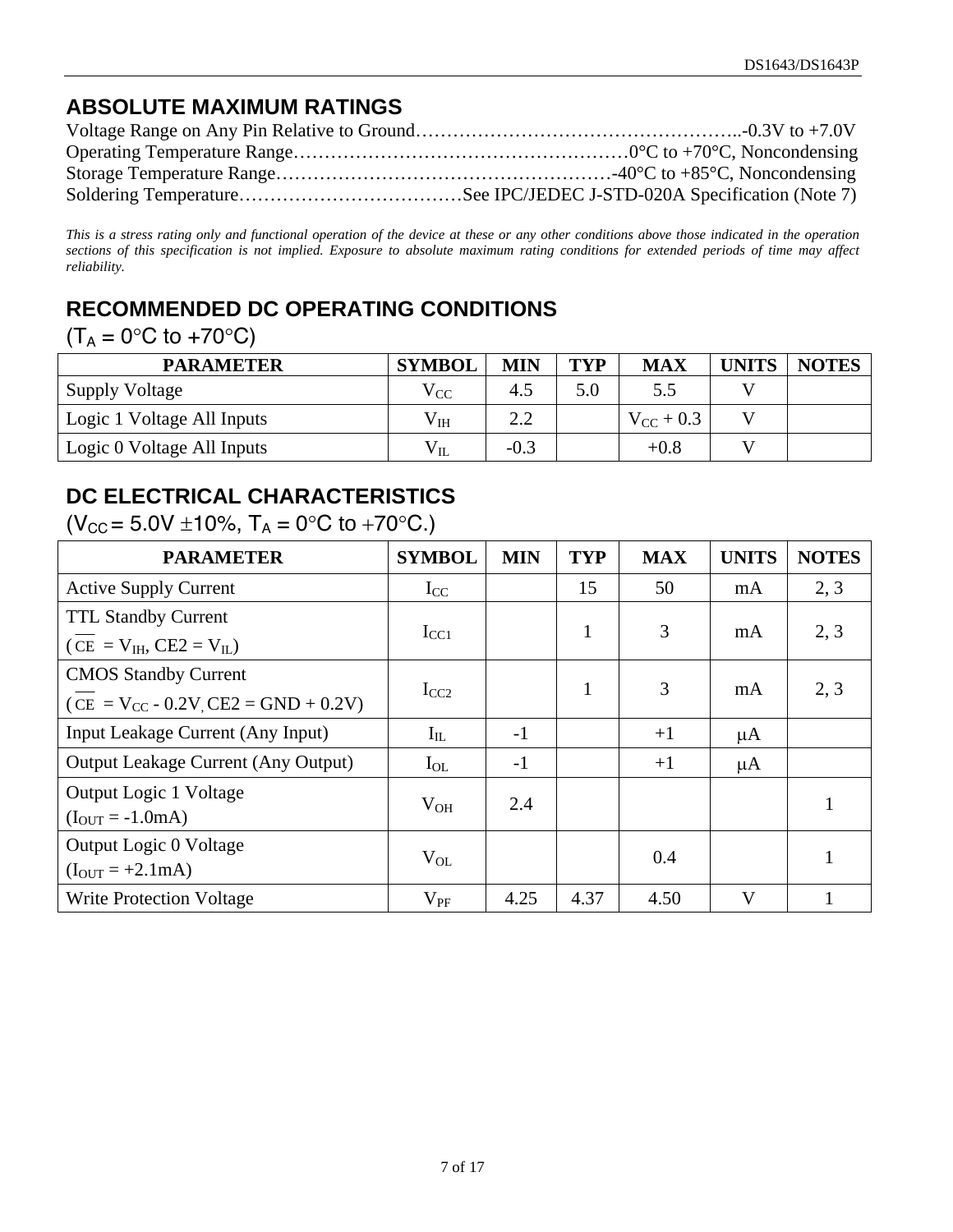### **AC CHARACTERISTICS—READ CYCLE**

 $(V_{CC} = 5.0V \pm 10\%, T_A = 0\degree C$  to +70 $\degree C$ .)

| <b>PARAMETER</b>                | <b>SYMBOL</b>    |            | 70ns<br><b>ACCESS</b> |            | <b>100ns</b><br><b>ACCESS</b> | <b>UNITS</b>  | <b>NOTES</b>   |
|---------------------------------|------------------|------------|-----------------------|------------|-------------------------------|---------------|----------------|
|                                 |                  | <b>MIN</b> | <b>MAX</b>            | <b>MIN</b> | <b>MAX</b>                    |               |                |
| Read Cycle Time                 | $t_{RC}$         | 70         |                       | 100        |                               | ns            | $\overline{4}$ |
| <b>Address Access Time</b>      | $t_{AA}$         |            | 70                    |            | 100                           | <sub>ns</sub> | 4              |
| CE and CE2 to DQ Low-Z          | $t_{\text{CEL}}$ | 5          |                       | 5          |                               | <sub>ns</sub> | $\overline{4}$ |
| CE Access Time                  | $t_{\text{CEA}}$ |            | 70                    |            | 100                           | <sub>ns</sub> | $\overline{4}$ |
| <b>CE2</b> Access Time          | $t_{CE2A}$       |            | 80                    |            | 105                           | <sub>ns</sub> | 4              |
| CE and CE2 Data Off Time        | t <sub>CEZ</sub> |            | 25                    |            | 35                            | ns            | 4              |
| OE to DQ Low-Z                  | $t_{\text{OEL}}$ | 5          |                       | 5          |                               | ns            | $\overline{4}$ |
| OE Access Time                  | $t_{OEA}$        |            | 35                    |            | 55                            | <sub>ns</sub> | $\overline{4}$ |
| OE Data Off Time                | $t_{\text{OEZ}}$ |            | 25                    |            | 35                            | ns            | $\overline{4}$ |
| <b>Output Hold from Address</b> | $t_{OH}$         | 5          |                       | 5          |                               | ns            | 4              |

## **READ CYCLE TIMING DIAGRAM**

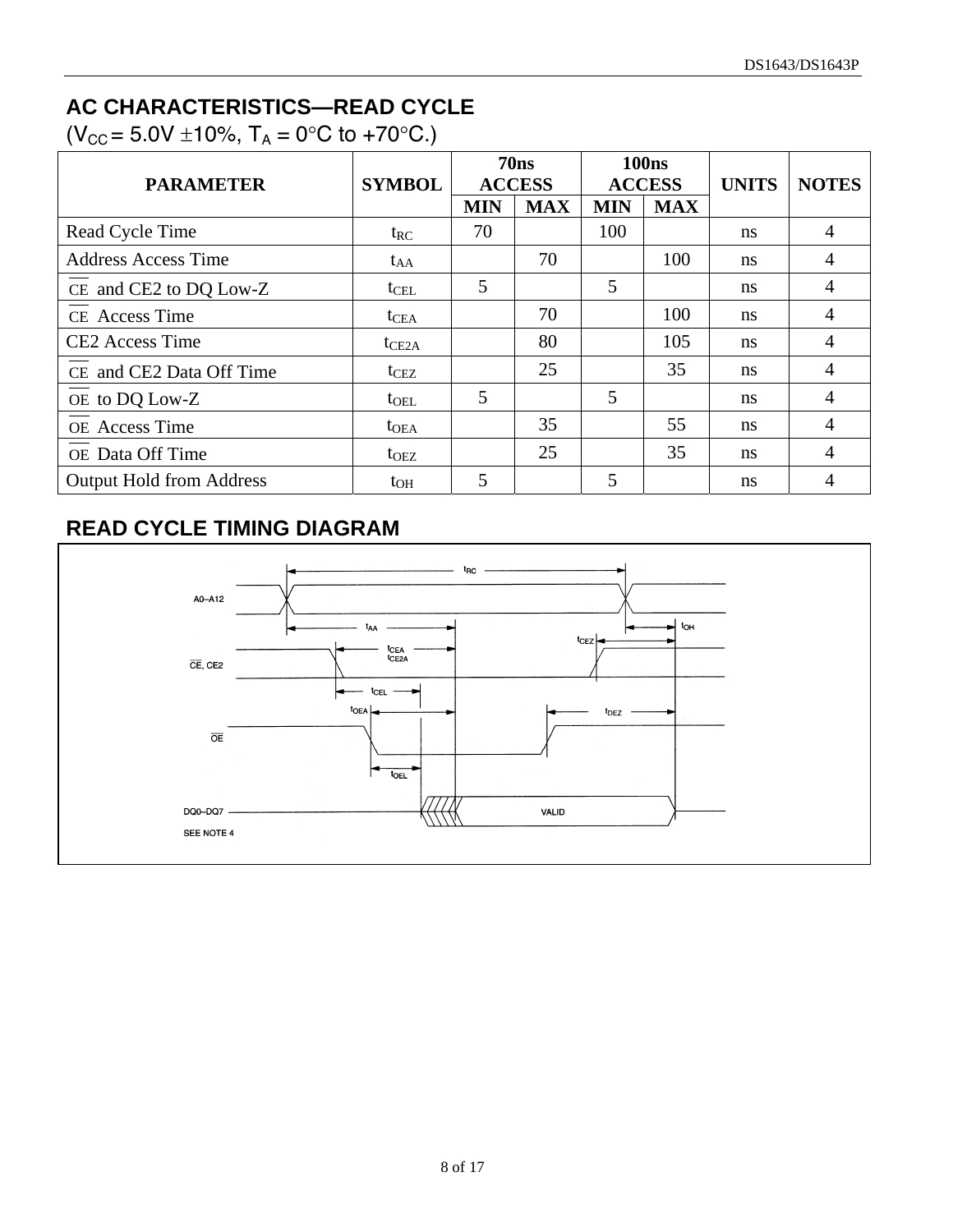## **AC CHARACTERISTICS—WRITE CYCLE**

 $(V_{CC} = 5.0V \pm 10\%, T_A = 0\degree C$  to +70 $\degree C$ .)

|                           |                  | 70ns           |               | <b>100ns</b>   |               |               |                |  |
|---------------------------|------------------|----------------|---------------|----------------|---------------|---------------|----------------|--|
| <b>PARAMETER</b>          | <b>SYMBOL</b>    |                | <b>ACCESS</b> |                | <b>ACCESS</b> | <b>UNITS</b>  | <b>NOTES</b>   |  |
|                           |                  | <b>MIN</b>     | <b>MAX</b>    | <b>MIN</b>     | <b>MAX</b>    |               |                |  |
| Write Cycle Time          | $t_{WC}$         | 70             |               | 100            |               | <sub>ns</sub> | $\overline{4}$ |  |
| <b>Address Setup Time</b> | $t_{AS}$         | 0              |               | $\overline{0}$ |               | <sub>ns</sub> | $\overline{4}$ |  |
| WE Pulse Width            | t <sub>WEW</sub> | 50             |               | 70             |               | <sub>ns</sub> | 4              |  |
| CE Pulse Width            | $t_{CEW}$        | 60             |               | 75             |               | ns            | 4              |  |
| CE2 Pulse Width           | $t_{CE2W}$       | 65             |               | 85             |               | <sub>ns</sub> | $\overline{4}$ |  |
| Data Setup Time           | $t_{DS}$         | 30             |               | 40             |               | <sub>ns</sub> | 4              |  |
| Data Hold Time            | $t_{DH}$         | $\overline{0}$ |               | $\overline{0}$ |               | <sub>ns</sub> | 4              |  |
| <b>Address Hold Time</b>  | $t_{\rm AH}$     | 5              |               | 5              |               | ns            | 4              |  |
| WE Data Off Time          | $t_{\text{WEZ}}$ |                | 25            |                | 35            | <sub>ns</sub> | $\overline{4}$ |  |
| Write Recovery Time       | t <sub>WR</sub>  | 5              |               | 5              |               | ns            |                |  |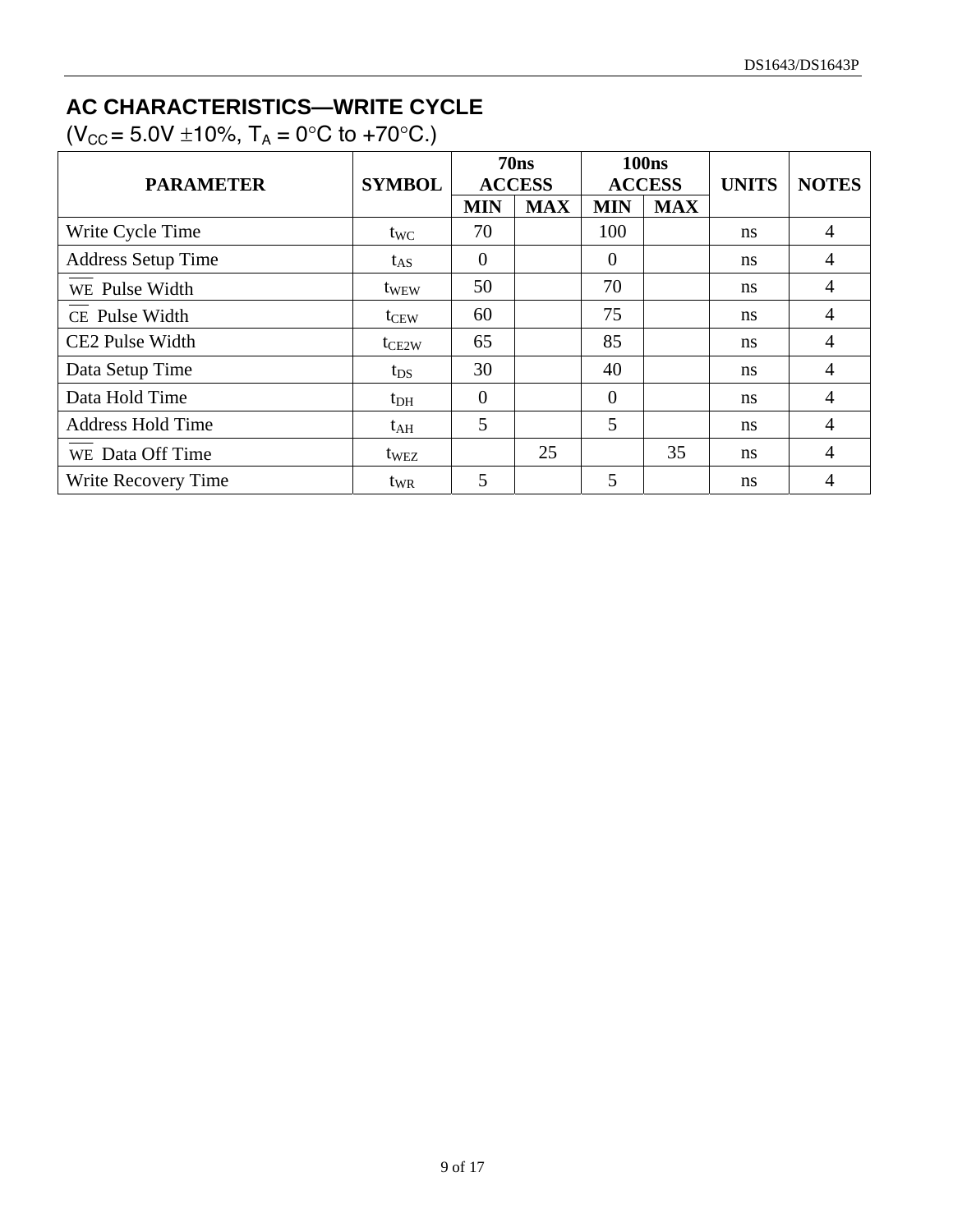# **WRITE CYCLE TIMING DIAGRAM—**WE **CONTROLLED**



# **WRITE CYCLE TIMING DIAGRAM—CE, CE2 CONTROLLED**

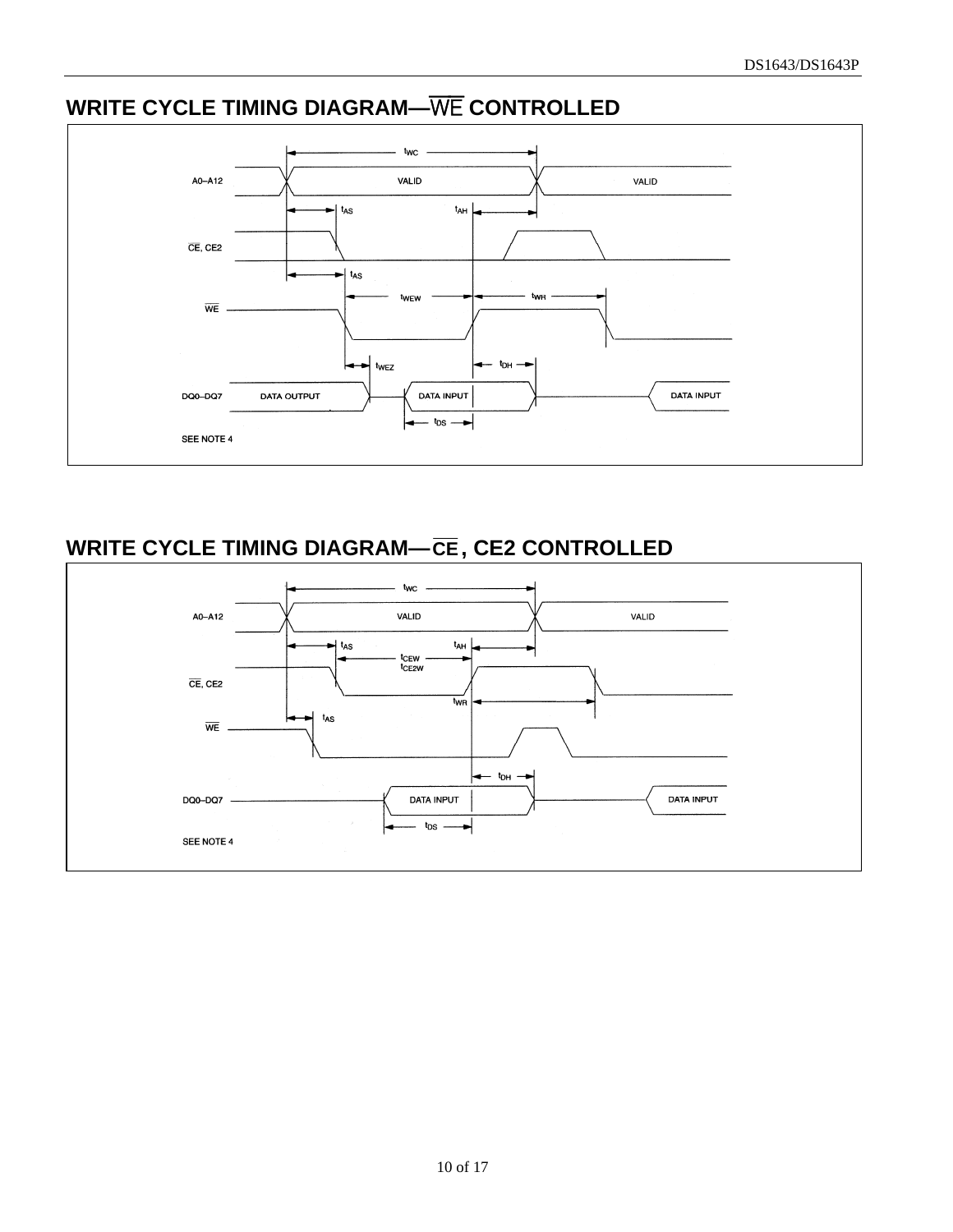# **POWER-UP/DOWN AC CHARACTERISTICS**

 $(V_{CC} = 5.0V \pm 10\%, T_A = 0\degree C$  to +70 $\degree$ C.)

| <b>PARAMETER</b>                                              | <b>SYMBOL</b>   | <b>MIN</b> | <b>TYP</b> | <b>MAX</b> | <b>UNITS</b> | <b>NOTES</b> |
|---------------------------------------------------------------|-----------------|------------|------------|------------|--------------|--------------|
| CE or WE at $V_{IH}$ , CE2 at $V_{IL}$ , Before<br>Power-down | tp <sub>D</sub> | 0          |            |            | $\mu$ s      |              |
| $V_{CC}$ Fall Time: $V_{PF(MAX)}$ to $V_{PF(MIN)}$            | $t_{\rm F}$     | 300        |            |            | $\mu$ s      |              |
| $V_{CC}$ Fall Time: $V_{PF(MIN)}$ to $V_{BAT}$                | $t_{\rm FB}$    | 10         |            |            | $\mu$ s      |              |
| $V_{CC}$ Rise Time: $V_{PF(MIN)}$ to $V_{PF(MAX)}$            | $t_{R}$         | $\theta$   |            |            | $\mu$ s      |              |
| Power-Up Recover Time                                         | $t_{REC}$       |            |            | 35         | ms           |              |
| <b>Expected Data Retention Time</b><br>(Oscillator On)        | $t_{\rm DR}$    | 10         |            |            | years        | 5, 6         |

### **POWER-UP/POWER-DOWN TIMING**



# **CAPACITANCE**

 $(T_A = +25$ °C)

| <b>PARAMETER</b>               | <b>SYMBOL</b> | <b>MIN</b> | <b>TYP</b> | <b>MAX</b> | <b>UNITS</b> | <b>NOTES</b> |
|--------------------------------|---------------|------------|------------|------------|--------------|--------------|
| Capacitance on All Pins        | $\cup$ IN     |            |            |            | pF           |              |
| Capacitance on All Output Pins |               |            |            | 10         | pF           |              |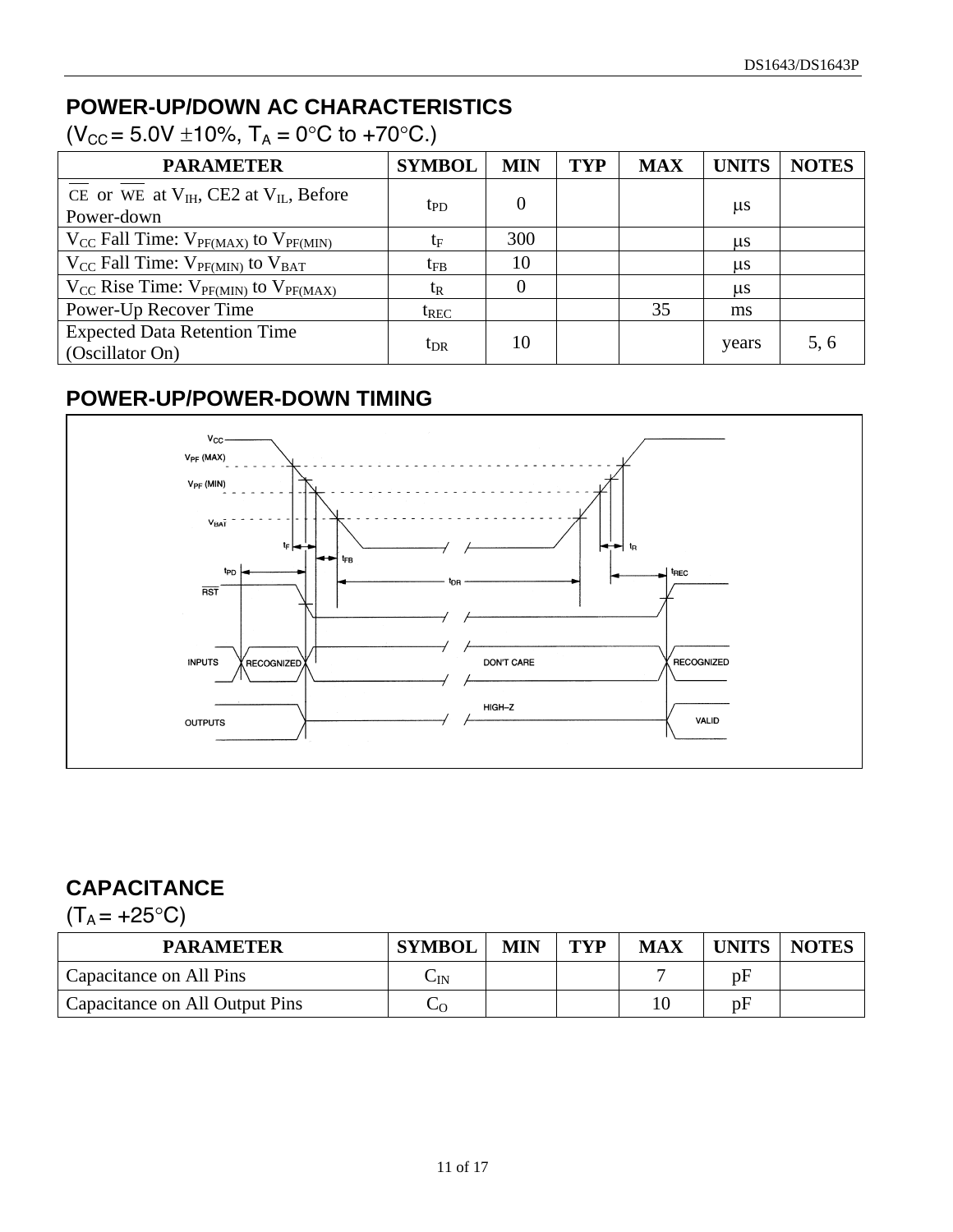### **AC TEST CONDITIONS**

Output Load: 100pF + 1TTL Gate Input Pulse Levels: 0 to 3.0V Timing Measurement Reference Levels: Input: 1.5V Output: 1.5V Input Pulse Rise and Fall Times: 5ns

### **NOTES:**

- 1) Voltages are referenced to ground.
- 2) Typical values are at  $+25^{\circ}$ C and nominal supplies.
- 3) Outputs are open.
- 4) The CE2 control signal functions exactly the same as the CE signal except that the logic levels for active and inactive levels are opposite.
- 5) Data retention time is at  $25^{\circ}$ C.
- 6) Each DS1643 has a built-in switch that disconnects the lithium source until  $V_{CC}$  is first applied by the user. The expected  $t_{DR}$  is defined for DIP modules as a cumulative time in the absence of  $V_{CC}$  starting from the time power is first applied by the user.
- 7) Real-Time Clock Modules (DIP) can be successfully processed through conventional wave-soldering techniques as long as temperatures as long as temperature exposure to the lithium energy source contained within does not exceed  $+85^{\circ}$ C. Post-solder cleaning with water washing techniques is acceptable, provided that ultrasonic vibration is not used.

In addition, for the PowerCap:

- a. Dallas Semiconductor recommends that PowerCap Module bases experience one pass through solder reflow oriented with the label side up ("live-bug").
- b. Hand soldering and touch-up: Do not touch or apply the soldering iron to leads for more than 3 seconds. To solder, apply flux to the pad, heat the lead frame pad and apply solder. To remove the part, apply flux, heat the lead frame pad until the solder reflow and use a solder wick to remove solder.

### **PACKAGE INFORMATION**

For the latest package outline information and land patterns, go to [www.maxim-ic.com/packages.](http://www.maxim-ic.com/packages)

| <b>PACKAGE TYPE</b> | <b>PACKAGE CODE</b> | DOCUMENT NO. |
|---------------------|---------------------|--------------|
| 28 EDIP             | $MDF28+2$           | 21-0245      |
| 34 PowerCap         | $PC1+2$             | 21-0246      |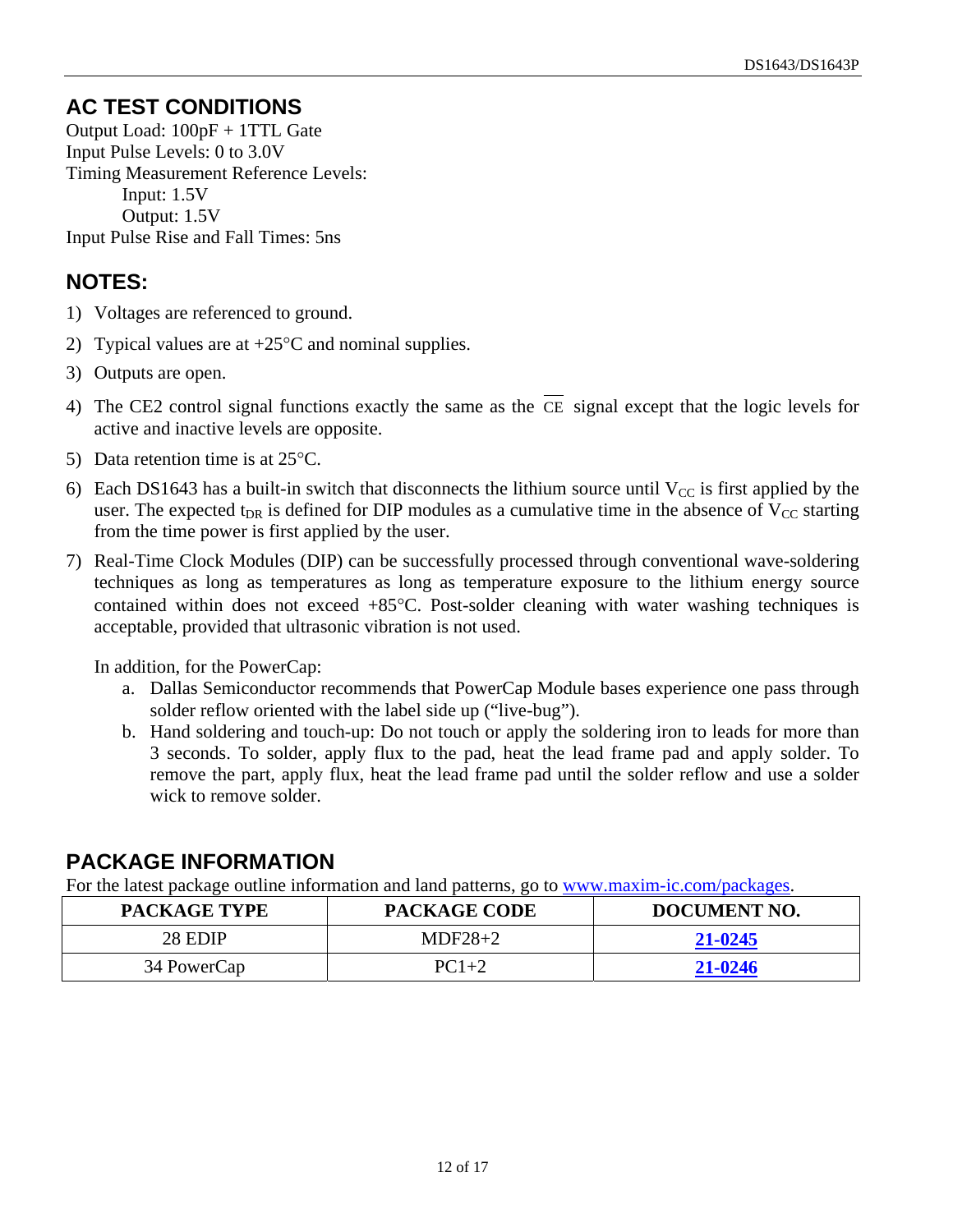### **DS1643 28-PIN PACKAGE**



| PKG        | <b>28-PIN</b> |            |
|------------|---------------|------------|
| <b>DIM</b> | MIN           | <b>MAX</b> |
| A IN.      | 1.470         | 1.490      |
| мм         | 37.34         | 37.85      |
| B IN.      | 0.675         | 0.740      |
| ΜМ         | 17.75         | 18.80      |
| C IN.      | 0.315         | 0.335      |
| мм         | 8.51          | 9.02       |
| D IN.      | 0.075         | 0.105      |
| ΜМ         | 1.91          | 2.67       |
| E IN.      | 0.015         | 0.030      |
| ΜМ         | 0.38          | 0.76       |
| F IN.      | 0.140         | 0.180      |
| ΜМ         | 3.56          | 4.57       |
| G IN       | 0.090         | 0.110      |
| мм         | 2.29          | 2.79       |
| H IN.      | 0.590         | 0.630      |
| мм         | 14.99         | 16.00      |
| J IN.      | 0.010         | 0.018      |
| ΜМ         | 0.25          | 0.45       |
| K IN       | 0.015         | 0.025      |
| ΜМ         | 0.43          | 0.58       |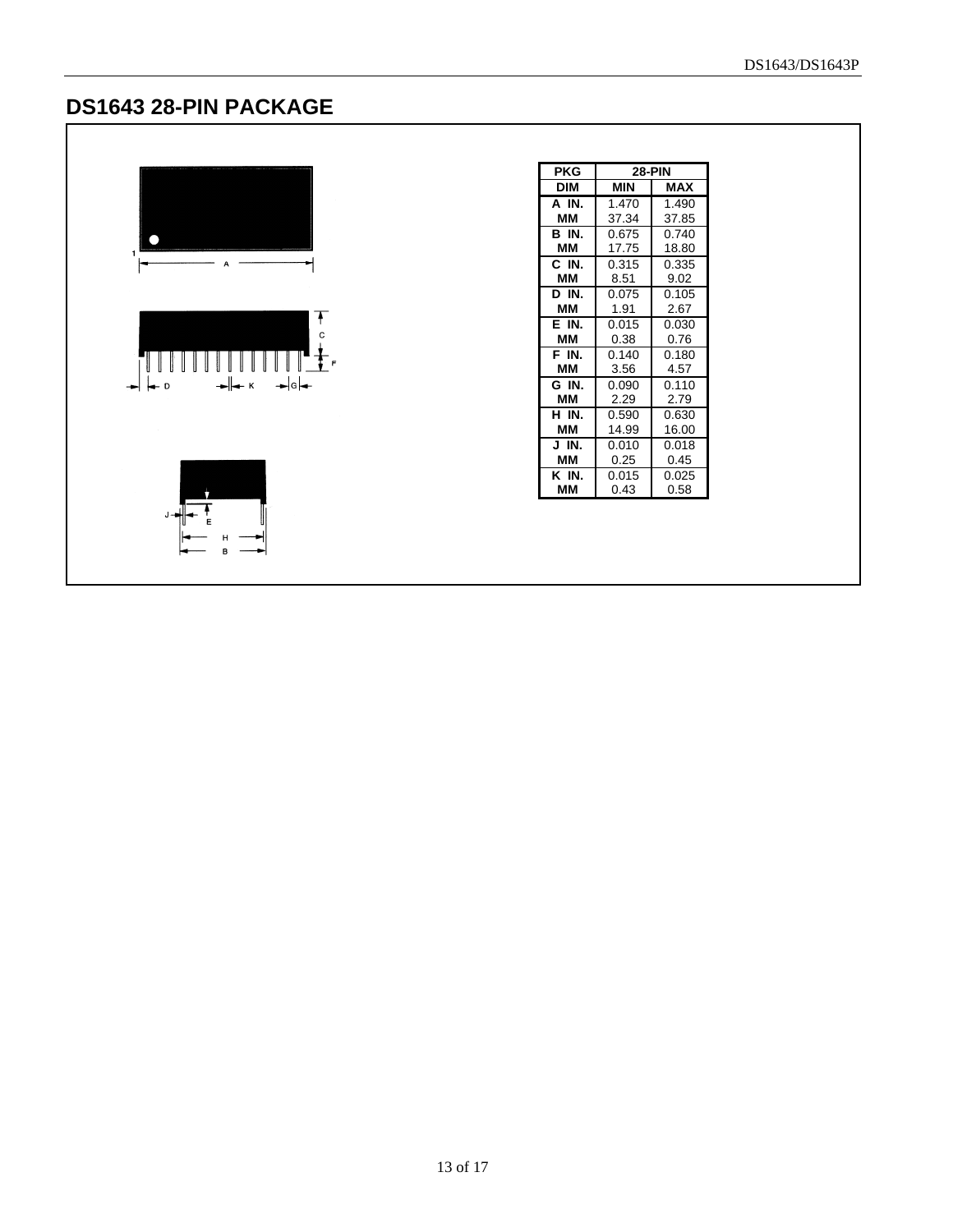#### **DS1643P**

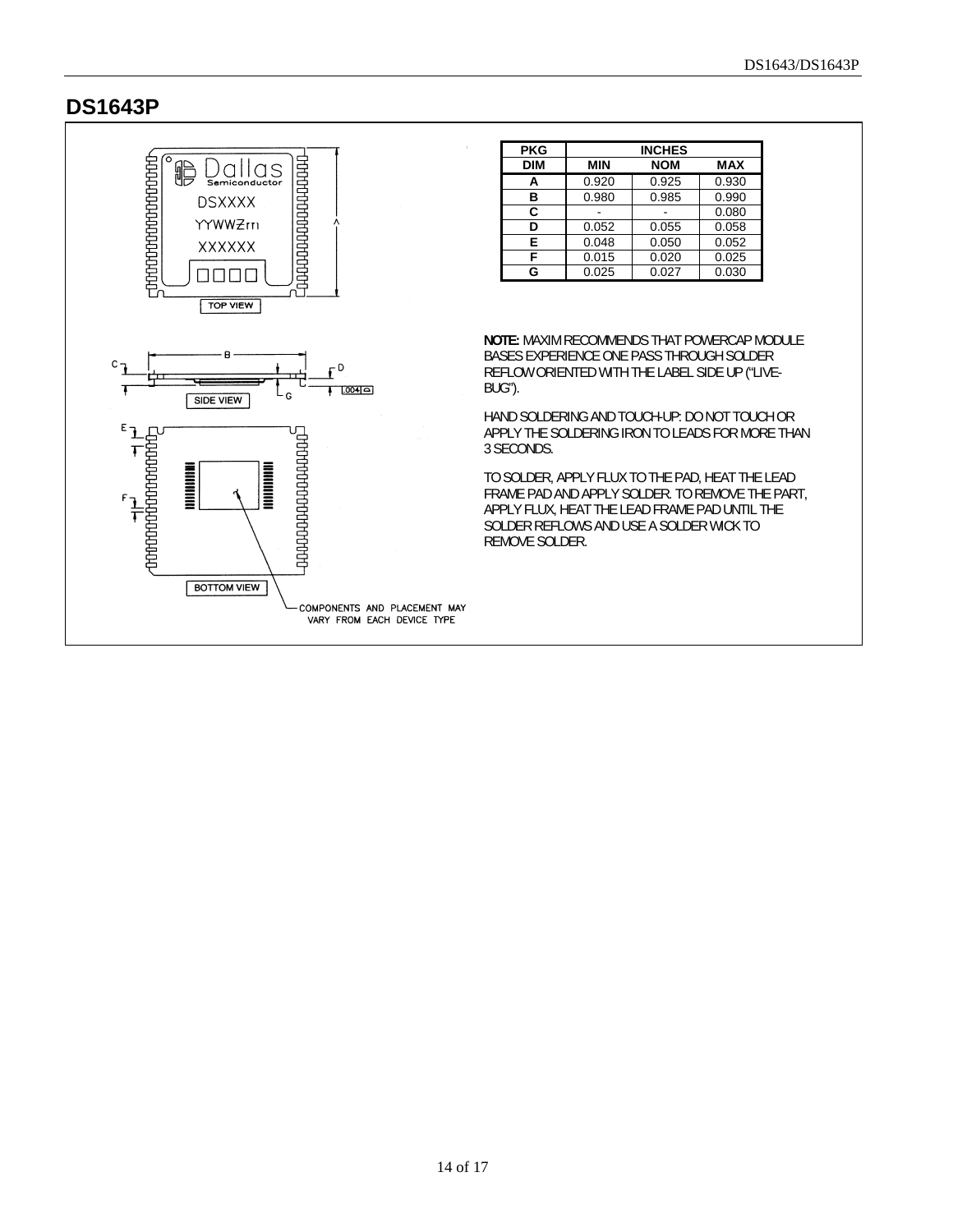#### **DS1643P WITH DS9034PCX ATTACHED**

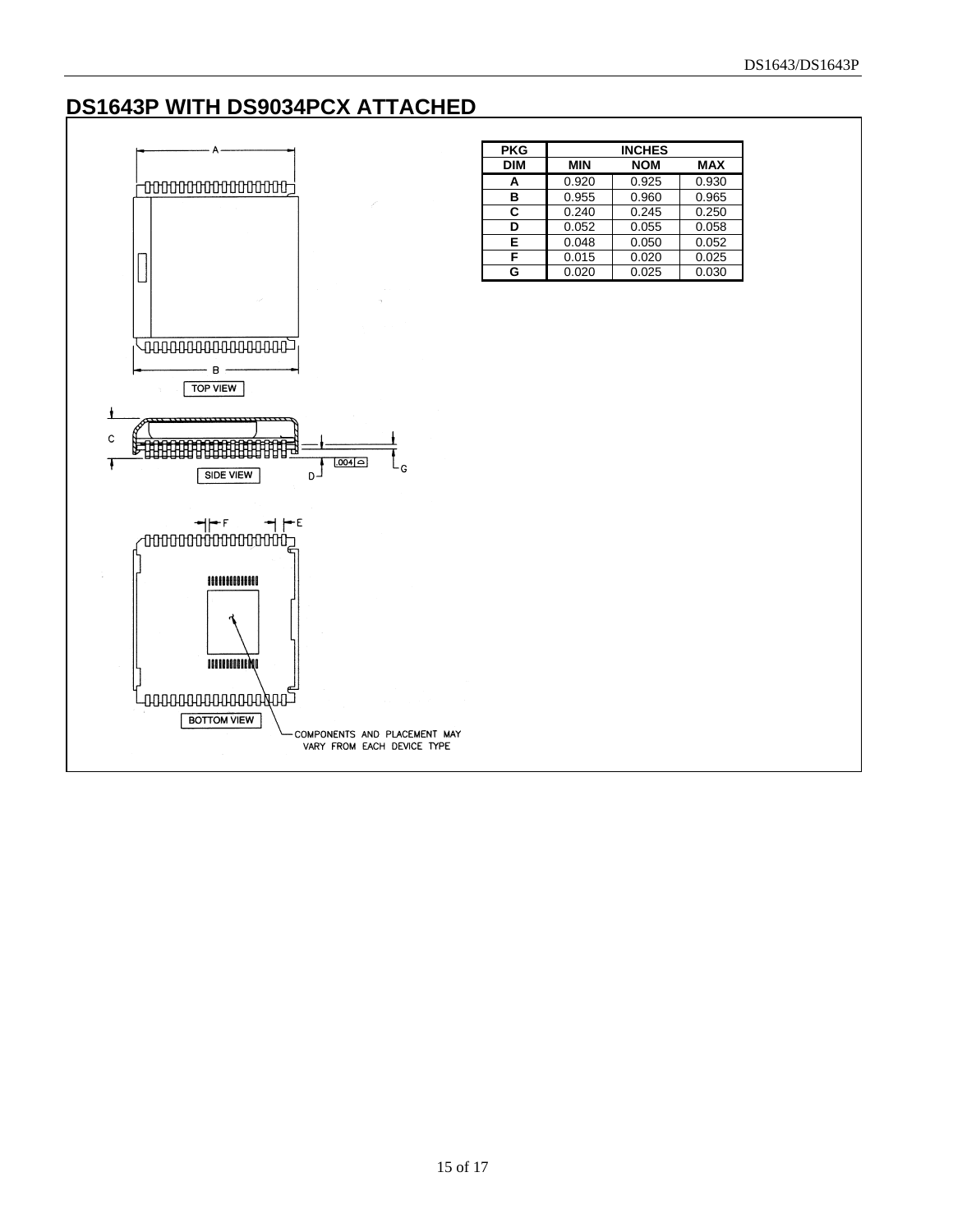### **RECOMMENDED POWERCAP MODULE LAND PATTERN**